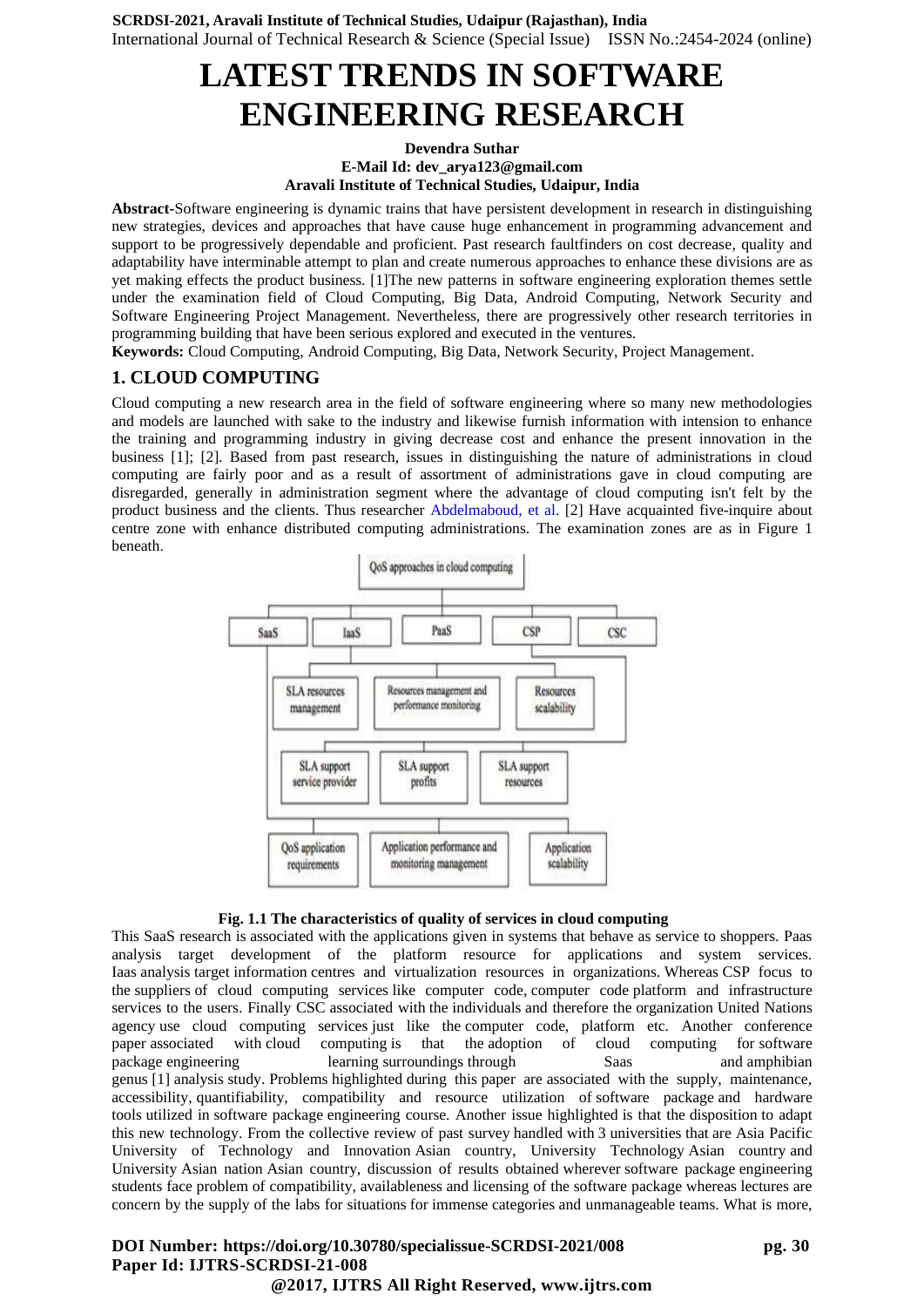### **SCRDSI-2021, Aravali Institute of Technical Studies, Udaipur (Rajasthan), India**

International Journal of Technical Research & Science (Special Issue) ISSN No.:2454-2024 (online)

this paper provides a suggestion in implementing the software package engineering tool in cloud with descriptions in Figure two as below.



#### **Fig. 1.2 Guidelines in implementing software engineering tools on cloud [1]**

In addition, advantages of cloud computing usage are visualized through performing on multiple computers and operational systems with irrespective of time and placement.

Additionally, universities can have prime beneficiaries and this able to optimize the resources a lot of with efficiency. To conclude, cloud computing have cherish several areas weather in education or business and would have profited users through quality improvement and providing tips in implementing the tools in cloud that additionally indirectly cause benefit to the society.

## **2. BIG DATA**

Now "Big Data" is magnificently proverbial for software utilize the Operational Data (OD) for software system style and maintenance activities [3]. The structure and unstructured data in operational support tools have long been rife in software system engineering field. Proposing systematic approach to the engineering field of operational info systems are fashionable analysis inside the massive data research topics [3]. Mock-ups [3] analysis study suggests satisfying growing desires for OD system in software system engineering and different fields are rising. It'll be necessary to develop basic principles and tools that enable having effective use of engineering in OD system. Mocks [3] had consistently grab best practices and use past analysis approach from different domains like databases and principles of OD system challenges. The projected feature acts as a guide to create engineering principles in OD system are 2 events that ought to have the guide to create engineering principles in OD system are 2 events that ought to have the identical context, knowledge incomplete, and data incorrect, filtered or tempered. From the options develop it's conjointly necessary to develop library basic mechanism to explain the relationships among entities for software system engineering domain [1]. The mechanisms are designed into models and used as modules by context, input missing values etc. explicit care must be taken once applying ways in OD as a result of the assumptions is also taken without any consideration and techniques might not be applicable for OD generally and for software system engineering specifically. Future add this space for analysis are implementing effective ways to spot knowledge entry drawback, clean data, augment or section events and develop sturdy ways in characteristic subject identities [4]. Whereas another analysis paper on huge knowledge describes the approaches and environments for applying clouds on huge knowledge applications [4]. Projected four areas of analytic and massive data are data management, model development and evaluation, image and user interaction conjointly business models. To conclude, huge data is seen challenge in industries to beat competitors. whereas industries able to build use of massive dat to get info then the demand of shoppers can grow, increase revenue, scale back value and increase operations. Cloud computing facilitate to elevate demand with value proportional and massive data continues to be time intense, needs pricey software system, massive infrastructures and efforts [4]; [3].

## **3. ANDROID COMPUTING**

Proliferations of automaton device and application services have created demands that are applicable for software package testing techniques [5]. Previous analysis focuses on unit and user interface testing of Androids applications. Today, EvoDroid [6] is Associate in nursing biological process approach for system testing in automaton applications. EvoDroid overcomes the defect for system testing and Mahmood, et al. [6] suggests combining 2 novel techniques, automaton specific program on distinctive segments of code to be searched severally and biological process algorithmic program that offers data for such segments. though the approach [6] have shown to booming hand existing tools and techniques for automatic testing in automaton applications, it might degrade thanks to unable to consistently reason concerning input conditions. Future work exists during this are to increase the model and framework exist to produce full use of search base algorithmic program. Besides, automaton application is thought of as Event Driven software package (EDS) that's driven by many varieties of events [5]. Major issue with automaton application testing is accessing testing approaches for ancient EDS system (such as GUIs, wealthy net Applications, embedded software package, etc.) additionally accessible in automaton based mostly mobile application

**DOI Number: https://doi.org/10.30780/specialissue-SCRDSI-2021/008 pg. 31 Paper Id: IJTRS-SCRDSI-21-008**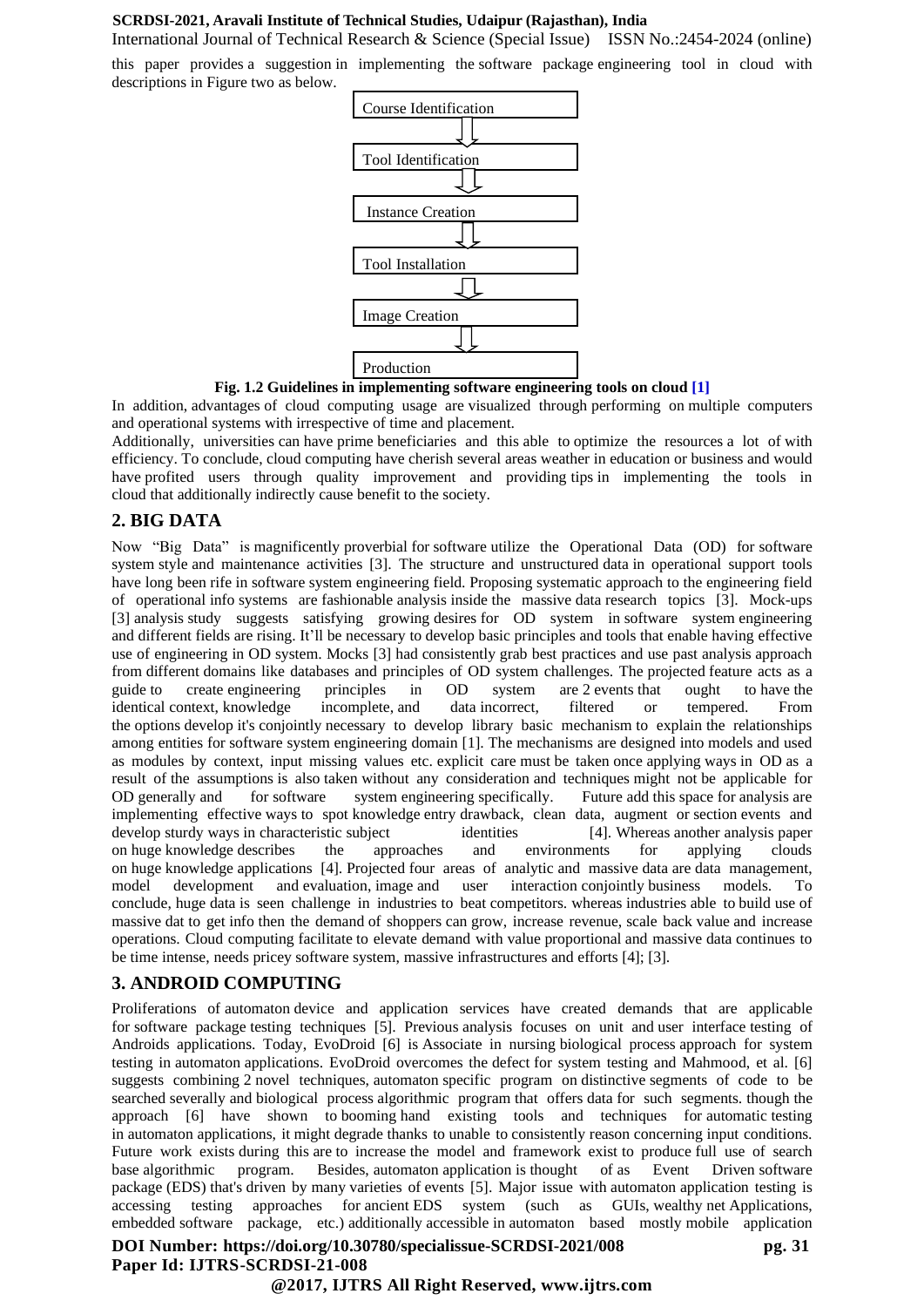## **SCRDSI-2021, Aravali Institute of Technical Studies, Udaipur (Rajasthan), India**

International Journal of Technical Research & Science (Special Issue) ISSN No.:2454-2024 (online)

[5]. downside of automatic testing in automaton Google platform suggests techniques for fast crash testing and regression testing of the appliance [5]; [1]. The projected testing technique is aim at finding runtime crashes or visible faults on changed versions of the appliance. To conclude, automaton computing in software package engineering field of analysis is growing in testing in distinctive the proper approach and model. Proliferations of automaton device and application services have created demands that are applicable for software package testing techniques [5]. Previous analysis focuses on unit and user interface testing of Andirons applications. Today, EvoDroid [6] is Associate in nursing biological process approach for system testing in automaton applications. EvoDroid overcomes the defect for system testing and Mahmood, et al. [6] suggests combining 2 novel techniques, automaton specific program on distinctive segments of code to be searched severally and biological process algorithmic program that offers data for such segments. though the approach [6] have shown to booming hand existing tools and techniques for automatic testing in automaton applications, it might degrade thanks to unable to consistently reason concerning input conditions. Future work exists during this are to increase the model and framework exist to produce full use of search base algorithmic program. Besides, automaton application is thought of as Event Driven software package (EDS) that's driven by many varieties of events [5]. Major issue with automaton application testing is accessing testing approaches for ancientness system (such as GUIs, wealthy net Applications, embedded software package, etc.) additionally accessible in automaton based mostly mobile application [5]. downside of automatic testing in automaton Google platform suggests techniques for fast crash testing and regression testing of the appliance [5]; [1]. The projected testing technique is aim at finding runtime crashes or visible faults on changed versions of the appliance. To conclude, automaton computing in software package engineering field of analysis is growing in testing in distinctive the proper approach and model.

## **4. NETWORK SECURITY**

Network security is fascinating because it permits to possess direct measure and compares the safety level provided at completely different solutions. Standard critic of past analysis is handling the rank level of vulnerabilities known that are ready to be measurable and security isn't quantitative till the difficulty is fastened [7]; [8]. Analysis on novel security metric that explicit k-zero safety known that metrics are ready to count the numerous accountable network assets compared to ranking the vulnerabilities. K-zero safety are often applied through network hardening and submits. Network hardening renders the k-zero network [8] for bigger vulnerabilities. Samples of network hardening is increasing diversity, strengthen isolation, disabling services and firewall attacks. Sub metrics applies modelling and quantifying services by fix with connected vulnerabilities. This is often a chance in selecting completely different network tough solutions [8]. The planned safety model is economical in determinant the acceptable metric for determinant the worth. Future enhancements associate degreed evaluations are required to rank the k-zero day vulnerabilities in handling inputs that are notable to vulnerabilities [8] in an application services. but analysis on network security have grownup deeper in measurement the present networks. Study on security measures regarding the one broadcast native space Network (LAN) (Ethernet [7]. A hierarchal model was planned in elucidative the intrusion detection mechanism in network security. styles of attacks are preparation section, attack section and post section. Preparation section is wherever the assailant has generic info of the network. Attack section is once the network is remotely log from another machine and accessed in another machine. Finally, post section is once the system continuous to do to try to associate degreed do changes once been hacked LAN [7] and this model is helpful for an open surroundings in real time. To conclude, network security analysis spaces in software system engineering is growing from topology area to metrics or framework extensions regards to the current technology.

# **5. SOFTWARE ENGINEERING PROJECT MANAGEMENT**

Software engineering project management purpose to manage the specified set of activities and tasks consists major set of problems in coming up with of computer code comes [9] that involves computer code necessities, project coming up with that are incomplete, computer code prices and schedules that are laborious to arrange and therefore the criteria for choosing the simplest analysis, design, testing and management methodology for a computer code project that are ongoing [9]. it's quite very little that researchers grasp, the strength and weakness of a computer code kind in coming up with for a computer code engineering comes leads towards completion of your time involves setting objectives and goals, strategies, developing policies, determinative course action and creating selections [9]; [10].

additionally, obtaining the proper folks on the proper project team recommend to enhance the possibilities of success that is thru acknowledging through qualification, technical skills and skill of team members [10].

## **CONCLUSION**

This article is helpful for analysis students in code engineering field to acknowledge the present trends of analysis topics obtainable and to manoeuvre any with the analysis gap and future works explicit within the analysis papers reviewed.

## **REFERENCES**

[1] A. Mockus, "Engineering big data solutions," in Proceedings of the on Future of Software Engineering ACM, 2014, pp. 85-99.

**DOI Number: https://doi.org/10.30780/specialissue-SCRDSI-2021/008 pg. 32 Paper Id: IJTRS-SCRDSI-21-008 @2017, IJTRS All Right Reserved, www.ijtrs.com**